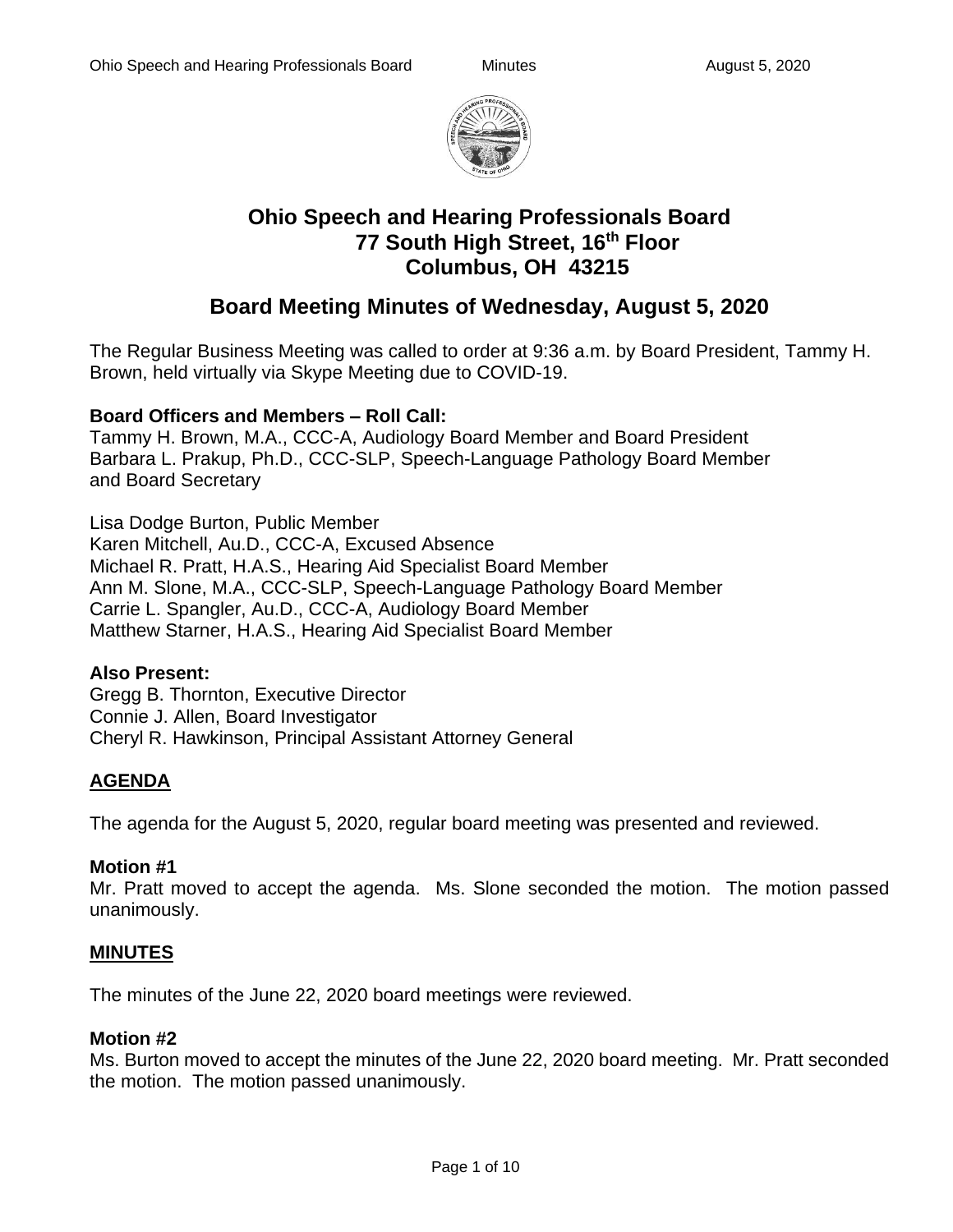#### **BOARD PRESIDENT'S COMMENTS**

Tammy Brown welcomed everyone to the virtual meeting. She expressed appreciation for everyone's continued support and teamwork during this unprecedented time due the COVID-19 pandemic. She thanked Helen Mayle for her time and service on the Board.

#### **EXECUTIVE DIRECTOR'S REPORT**

Mr. Thornton submitted a written report of significant activities occurring since the last Board meeting. He provided updates regarding:

- Significant meetings, presentations, and events
- Legislative and media contacts
- Year-to-date revenue and expenditures for FY 2021
- Significant legislation
- COVID-19 updates
- ASLP-IC Interstate Compact
- **EXEC** Licensure renewal campaign
- Board appointments
- Financial disclosure statement filings
- Ohio Department of Education Pupil Service License

#### **ASSISTANT ATTORNEY GENERAL'S REPORT**

There were no legal updates from Principal Assistant Attorney General Cheryl Hawkinson.

#### **INVESTIGATIONS**

#### **EXECUTIVE SESSION**

#### **Motion #3**

Dr. Spangler moved to enter Executive Session for the purpose of discussing investigation of charges or complaints against a licensee, regulated individual, or an applicant for the purpose of disciplinary action pursuant to R.C. §121.22.(G)(1), and which requires that such matters be kept confidential under R.C. §121.22(G)(5). Ms. Slone seconded the motion, which passed by roll call vote as follows: Ms. Burton: Yes; Dr. Mitchell: Excused Absence; Dr. Prakup: Yes; Mr. Pratt: Yes; Ms. Slone: Yes; Dr. Spangler: Yes; Mr. Starner: Yes; and Ms. Brown: Yes

The Board went into Executive Session at 10:11 a.m. and invited Board staff to remain in attendance. The Board also invited the Assistant Attorney General to remain in attendance.

The Board returned to Public Session at 10:32 a.m.

#### **INVESTIGATIONS**

#### **A. Board Actions**

**New Cases** – 1

**CO2020-5659**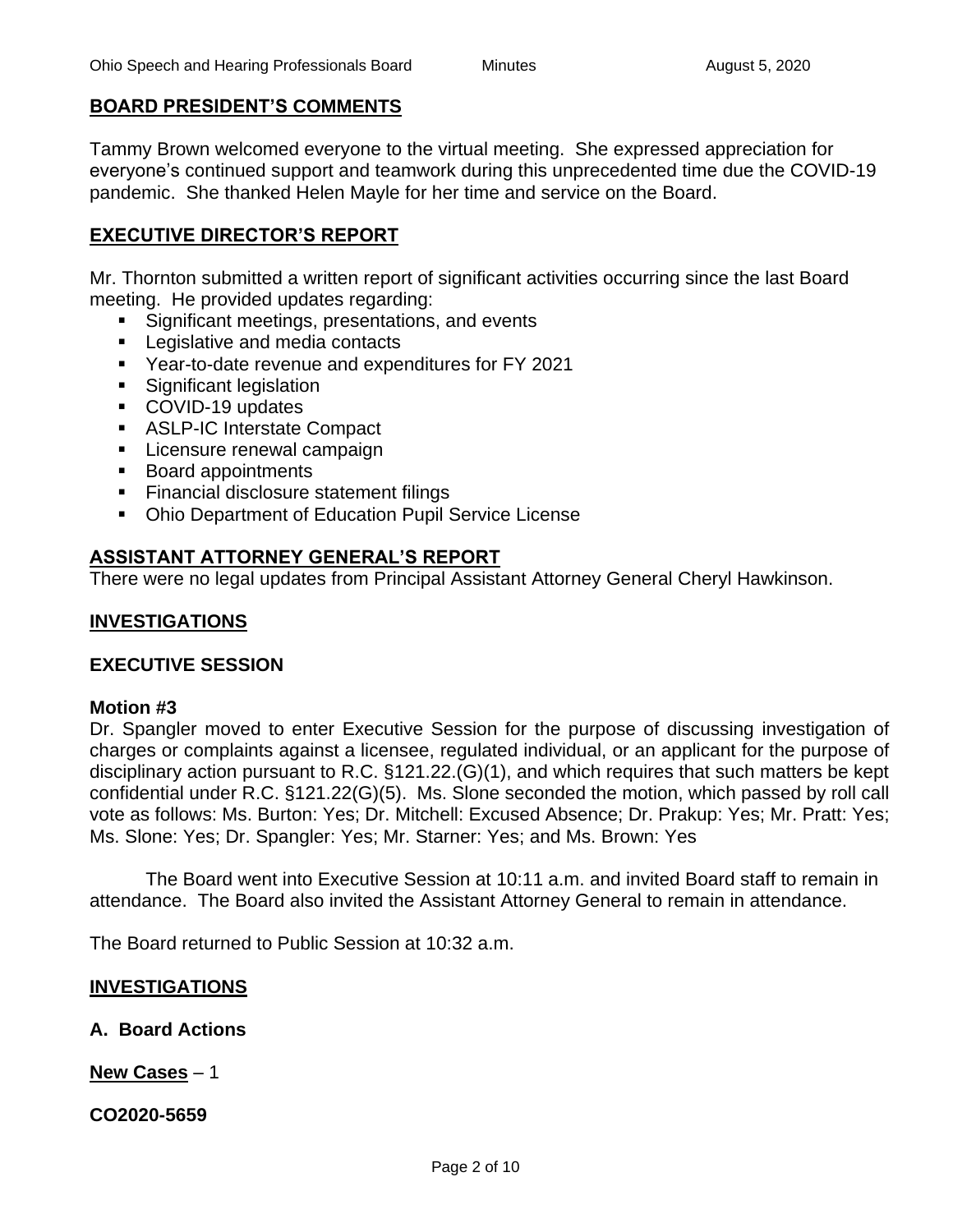This case involves a hearing aid fitter who failed to respond to the Board and to the Board's request within thirty calendar days regarding problematic terminology on her website. In a prior complaint, closed recently, she failed to respond to the Board's request within thirty calendar days regarding a consumer complaint; therefore, she was issued an educational letter informing that in the future, failure to respond to all Board requests within thirty days may result in the Board taking disciplinary action against her license. The letter advised she review Ohio Revised Code (ORC) Section 4747.12 disciplinary action and Ohio Administrative Code (OAC) Section 4747-1-23 code of ethics. Accordingly, the Investigative Review Group recommends issuing a Notice of Opportunity for Hearing for violation of ORC 4747.12(A)(19) and OAC 4747-1-23(C)(1)(d)(ii).

#### **Motion #4**

Dr. Prakup moved to accept the Investigative Review Group's recommendation in case number **CO2020-5659**. Ms. Burton seconded the motion. Mr. Pratt abstained. The motion passed unanimously.

#### **B. Investigative Report – Connie Allen**

| OPENED Cases/Investigations since the last Board Meeting 6/22/2020 |    |
|--------------------------------------------------------------------|----|
| CLOSED Cases/Investigations since the last Board Meeting 6/22/2020 |    |
| <b>Current Open Investigations</b>                                 | 11 |
| Current Open Cases - Due to Monitoring Consent Agreement(s)        | 10 |
| Current Open Cases - Due to Monitoring Adjudication Order(s)       |    |
| Of Current Investigations - Consumer Complaints                    |    |
| Of Current Investigations - Referral Complaints                    |    |

#### **Of the Investigations currently open, the Investigative Categories are listed below:**

| <b>Application Requirements Not Met</b>                |   |
|--------------------------------------------------------|---|
| <b>Billing Fraud</b>                                   | 2 |
| Continuing Education Violation and/or Self Report      |   |
| Conviction                                             |   |
| <b>False or Misleading Advertisement</b>               | 2 |
| <b>Falsified/Misleading Application</b>                |   |
| Illegal, Incompetent, or Habitually Negligent Practice |   |
| <b>Impaired Practice</b>                               |   |
| <b>Misrepresentation of Credentials</b>                |   |
| Other                                                  |   |
| <b>Practicing Under Expired/Inactive License</b>       |   |
| <b>Renewal Issue</b>                                   |   |
| <b>Supervised Professional Experience Violations</b>   |   |
| <b>Unlicensed Practice</b>                             |   |
| Unprofessional/Unethical Conduct                       | 5 |

#### **Sub-Categories – Unprofessional/Unethical Conduct**

| Hearing Aid non-refund                                        |  |
|---------------------------------------------------------------|--|
| Individualized Educational Program Minutes not met            |  |
| No PPE during Pandemic/Covid-19                               |  |
| Practiced in a School with Expired ODE Pupil Services License |  |
| Rude                                                          |  |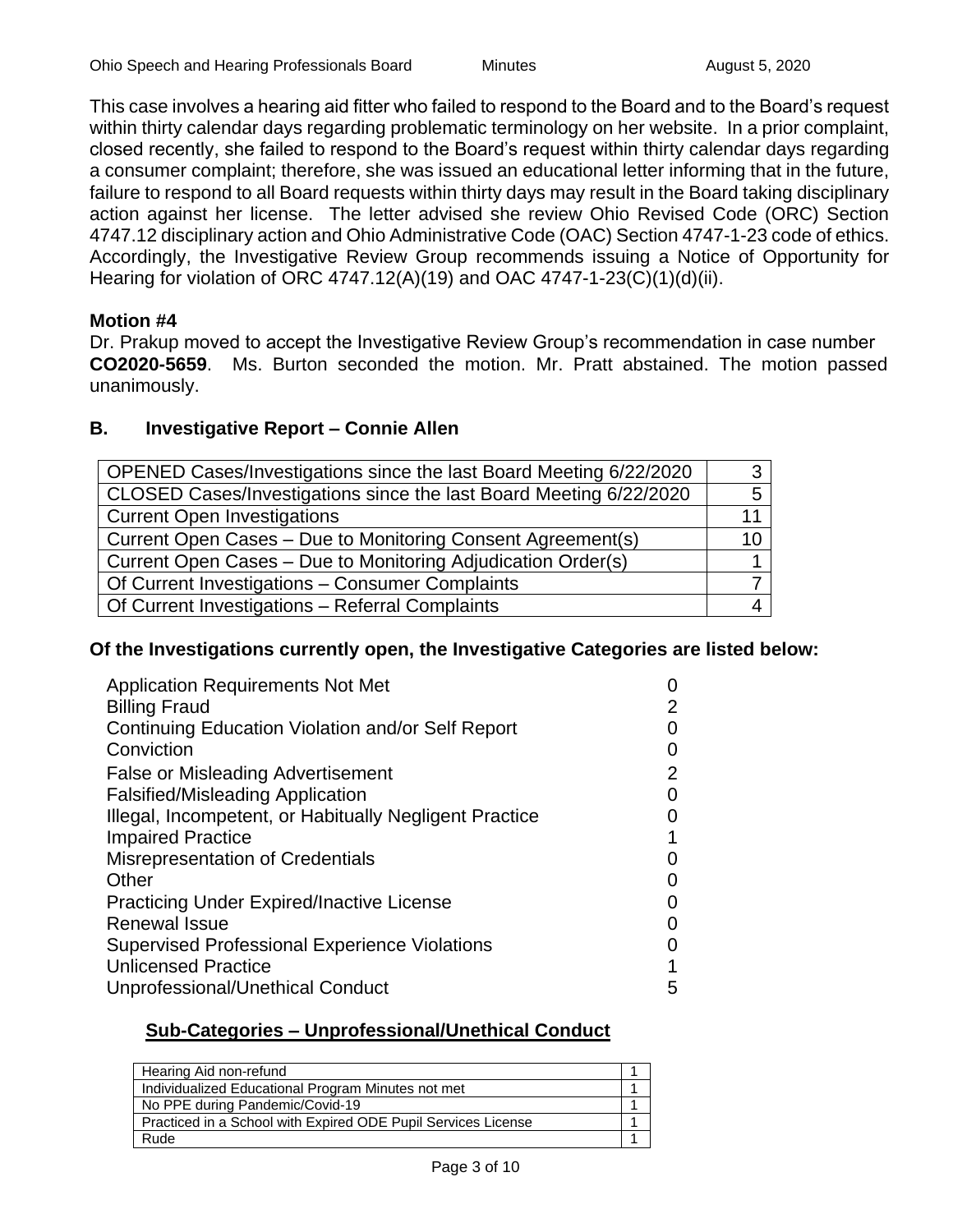**Updates Since the last meeting** – Cases or Other Information Previously Heard by the Board; Other Enforcement Activities and/or Outcome of some of the closed cases:

 $\bullet$  Fducational Letters  $-7$ 

#### **Disciplinary Investigations Statistics To-Date for 2020**

| Disciplinary Investigative Actions Taken |    |
|------------------------------------------|----|
| Hearings                                 |    |
| <b>Adjudication Orders</b>               |    |
| <b>Consent Agreements</b>                |    |
| <b>Consent Agreements Non-Reportable</b> |    |
| <b>Cease &amp; Desist Letters</b>        |    |
| <b>Educational Letters</b>               | 10 |
| <b>Referrals to Prosecutor</b>           | 0  |
| <b>Referrals to Other Agencies</b>       | 4  |

| <b>Category of Disciplinary Investigative Actions Taken</b> |   |
|-------------------------------------------------------------|---|
| <b>Application Requirements Not Met</b>                     | 0 |
| <b>Billing Fraud</b>                                        | 4 |
| <b>Continuing Education Violation</b>                       | 1 |
| Conviction - Disqualifying Offense                          | 0 |
| <b>False or Misleading Advertisement</b>                    | 3 |
| <b>Falsified/Misleading Application</b>                     | 0 |
| Illegal, Incompetent or Habitually Negligent Practice       |   |
| <b>Impaired Practice</b>                                    | 1 |
| <b>Misrepresentation of Credentials</b>                     | 0 |
| Other                                                       | 0 |
| <b>Practicing Under Expired/Inactive License</b>            | 7 |
| <b>Renewal Issue</b>                                        | 0 |
| <b>Supervised Professional Experience Violations</b>        | 0 |
| <b>Unlicensed Practice</b>                                  | 1 |
| Unprofessional/Unethical Conduct                            | 3 |
|                                                             |   |

#### **LICENSURE APPROVAL – Barbara Prakup**

#### **A. License Review**

#### **Motion #5**

Dr. Prakup moved to ratify the Audiology, Hearing Aid Dealers, Hearing Aid Fitters, Hearing Aid Satellites, Conditional Speech-Language Pathology, Speech-Language Pathology, and Trainee Permit licenses granted by the Executive Director since the last Board Meeting. Ms. Slone seconded the motion. The motion passed unanimously.

| License: Number | <b>Issue Date</b> | <b>Applicant Full Name</b> |
|-----------------|-------------------|----------------------------|
| SP.13993        | 6/18/2020         | Jennie Susan Tate          |
| TEMP.00023-SP   | 6/18/2020         | Christina Lynn White       |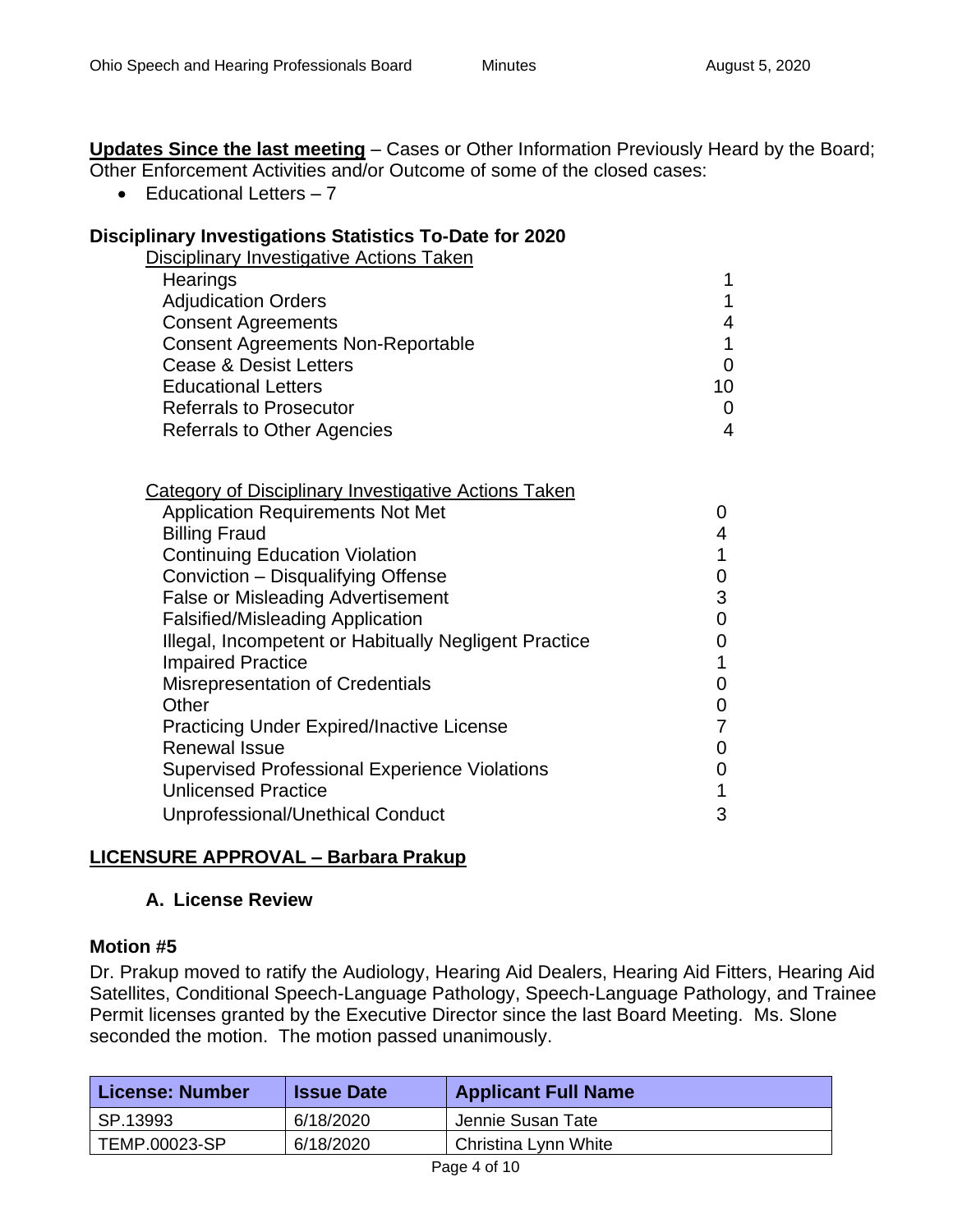| SP.13988             | 6/18/2020 | Abigail Jane Haselman           |
|----------------------|-----------|---------------------------------|
| SP.13989             | 6/18/2020 | <b>Rachael M Greene</b>         |
| SP.13990             | 6/18/2020 | Kristen Levri                   |
| SP.13991             | 6/18/2020 | <b>Courtney Nicole Gonzales</b> |
| SP.13992             | 6/18/2020 | Kelly Elizabeth Fischer         |
| COND.20201403-SP     | 6/23/2020 | <b>Taylor Martin</b>            |
| COND.20201404-SP     | 6/23/2020 | <b>Claire Schuster</b>          |
| TP.11227             | 6/23/2020 | <b>Timothy Wayne Wilson</b>     |
| <b>TEMP.00024-SP</b> | 6/23/2020 | Lexi Smith                      |
| SP.13995             | 6/23/2020 | Alyssa Joy Russell              |
| COND.20201405-SP     | 6/23/2020 | Alyssa Diane Robinson           |
| COND.20201402-SP     | 6/23/2020 | <b>Olivia Marie Muskin</b>      |
| COND.20201406-SP     | 6/23/2020 | <b>Elizabeth Crossley</b>       |
| <b>TEMP.00026-SP</b> | 6/23/2020 | Edna M Babbitt                  |
| SP.13994             | 6/23/2020 | Aminah Azimi                    |
| TEMP.00025-SP        | 6/23/2020 | <b>Caitlin Ferrer</b>           |
| SP.13996             | 6/23/2020 | Heidi Moreland                  |
| SP.13997             | 6/24/2020 | <b>Emily Elizabeth Hayes</b>    |
| SP.13998             | 6/24/2020 | Jade Kiana Pearl Clark          |
| TEMP.00027-SP        | 6/24/2020 | Ann Oehring                     |
| COND.20201407-SP     | 6/24/2020 | Gabrielle Francesca Villa       |
| SP.14010             | 6/25/2020 | Allyson Ann Bucher              |
| SP.14009             | 6/25/2020 | Katherine Rebecca Schmittou     |
| SP.14002             | 6/25/2020 | Julie Ann Paulson               |
| SP.14004             | 6/25/2020 | Katheryn Perse                  |
| SP.14006             | 6/25/2020 | Kaitlin Wortman                 |
| SP.14000             | 6/25/2020 | <b>Caitlin Whitacre</b>         |
| HAD.03373            | 6/25/2020 | Kristie Marie Dannemiller-Smith |
| SP.14008             | 6/25/2020 | Sydney E Lommerse               |
| SP.13999             | 6/25/2020 | Alyssa Jenkins                  |
| SP.14001             | 6/25/2020 | <b>Michelle Wilkin Myers</b>    |
| SP.14003             | 6/25/2020 | <b>Brandy Horvath</b>           |
| SP.14007             | 6/25/2020 | Kylee Rae Deal                  |
| SP.14005             | 6/25/2020 | Marley Kaileen Yarian           |
| SP.14012             | 6/26/2020 | Lina Maura Cardenas             |
| SP.14017             | 6/26/2020 | Marissa Grace White             |
| SP.14013             | 6/26/2020 | Julia Burroughs                 |
| SP.14011             | 6/26/2020 | Sara Silverman                  |
| SP.14014             | 6/26/2020 | Kristen Tiera Ealy              |
| SP.14015             | 6/26/2020 | Leah Lynn Melendez              |
| SP.14018             | 6/26/2020 | Alexandra Linder                |
| SP.14016             | 6/26/2020 | Kala Lynn Hauter                |
| TP.11231             | 6/30/2020 | Dale Alan Hurst                 |
| SP.13935             | 6/30/2020 | Mia Christine Montini           |
| SP.14023             | 6/30/2020 | Sarah Seiger                    |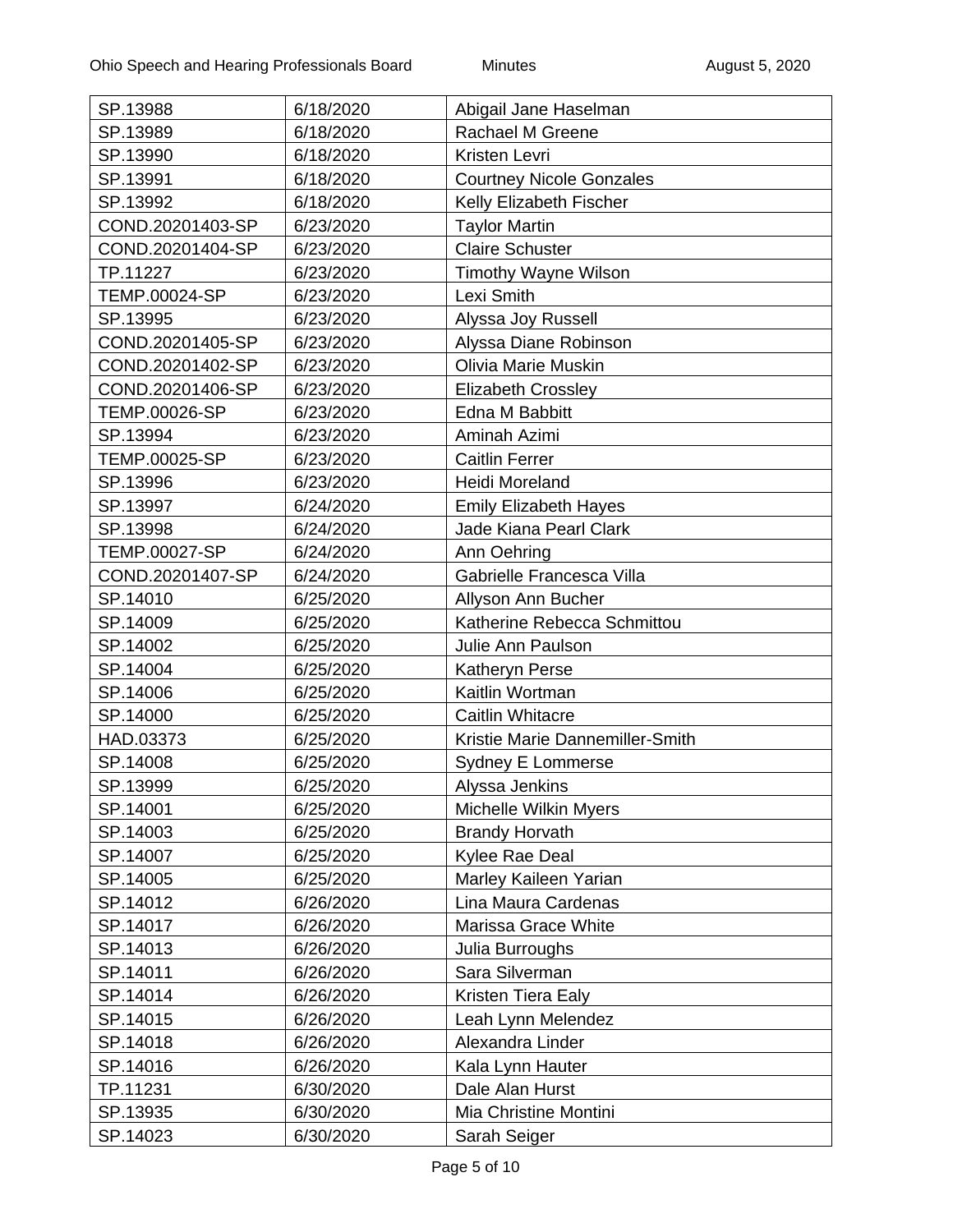| TP.11228         | 6/30/2020 | <b>Carlin Brooks</b>              |
|------------------|-----------|-----------------------------------|
| SP.14022         | 6/30/2020 | Michaela Herrmann                 |
| TP.11230         | 6/30/2020 | Jolene Lynette Israel             |
| COND.20201408-SP | 6/30/2020 | Erica Lynn Pullins                |
| SP.14020         | 6/30/2020 | Alana Meese                       |
| TP.11229         | 6/30/2020 | <b>Christopher Blaine Sheline</b> |
| SP.14019         | 6/30/2020 | <b>Colleen Annette Maurer</b>     |
| SP.14021         | 6/30/2020 | Julianne Zack                     |
| COND.20201412-SP | 7/1/2020  | Leah Elizabeth Green              |
| COND.20201416-SP | 7/1/2020  | Jamie Borden                      |
| A.02274          | 7/1/2020  | <b>Emily Hehl</b>                 |
| COND.20201409-SP | 7/1/2020  | <b>Allison Martz</b>              |
| COND.20201415-SP | 7/1/2020  | Maria Ann Sporcic                 |
| COND.20201414-SP | 7/1/2020  | <b>Lindsey Wachtel</b>            |
| SP.14025         | 7/1/2020  | Jennifer Vannest                  |
| COND.20201413-SP | 7/1/2020  | <b>Macey Danielle Szalay</b>      |
| COND.20201410-SP | 7/1/2020  | Abigail Wenzlick                  |
| COND.20201411-SP | 7/1/2020  | Nora Hassan                       |
| A.02273          | 7/1/2020  | Kendall Joyce Ramsay              |
| A.02272          | 7/1/2020  | Albert J Kiser                    |
| TP.11232         | 7/1/2020  | Joshuah Connor Hall               |
| SP.14024         | 7/1/2020  | Rebecca Bryson Smith              |
| A.02275          | 7/2/2020  | Angela Dorothy Gerlach            |
| COND.20201418-SP | 7/2/2020  | Lauren Jones                      |
| SP.14028         | 7/2/2020  | <b>Lindsay Sharron Dalzell</b>    |
| SP.14029         | 7/2/2020  | <b>Emily Suzanne Powers</b>       |
| COND.20201417-SP | 7/2/2020  | Jessica Lauren Sloe               |
| SP.14030         | 7/2/2020  | Melanie Sue Lehocky               |
| SP.14027         | 7/2/2020  | Casey Waine Newman                |
| SP.14026         | 7/2/2020  | Noelle Christine Isabella         |
| COND.20201419-SP | 7/6/2020  | Amanda Hetrick                    |
| COND.20201420-SP | 7/6/2020  | <b>Lindsay Marie Boss</b>         |
| SP.14033         | 7/6/2020  | <b>Molly Elizabeth Martin</b>     |
| SP.14032         | 7/6/2020  | <b>Tessa Karina Bailey</b>        |
| SP.14031         | 7/6/2020  | Cassandra Flack                   |
| A.02276          | 7/6/2020  | <b>Madeline New</b>               |
| TEMP.00028-SP    | 7/7/2020  | <b>Hillary Goldsmith</b>          |
| SP.14046         | 7/9/2020  | <b>Mallory Paige Brown</b>        |
| COND.20201421-SP | 7/9/2020  | Kristina Marie Randall            |
| SP.14034         | 7/9/2020  | Amy Schimmoeller                  |
| SP.14036         | 7/9/2020  | Julienne Marie Trexler            |
| SP.14037         | 7/9/2020  | Lauren Burke                      |
| SP.14043         | 7/9/2020  | <b>Brittany Bilitzo</b>           |
| SP.14038         | 7/9/2020  | Abbey Patricia Toepfer            |
| SP.14041         | 7/9/2020  | Danielle Holley                   |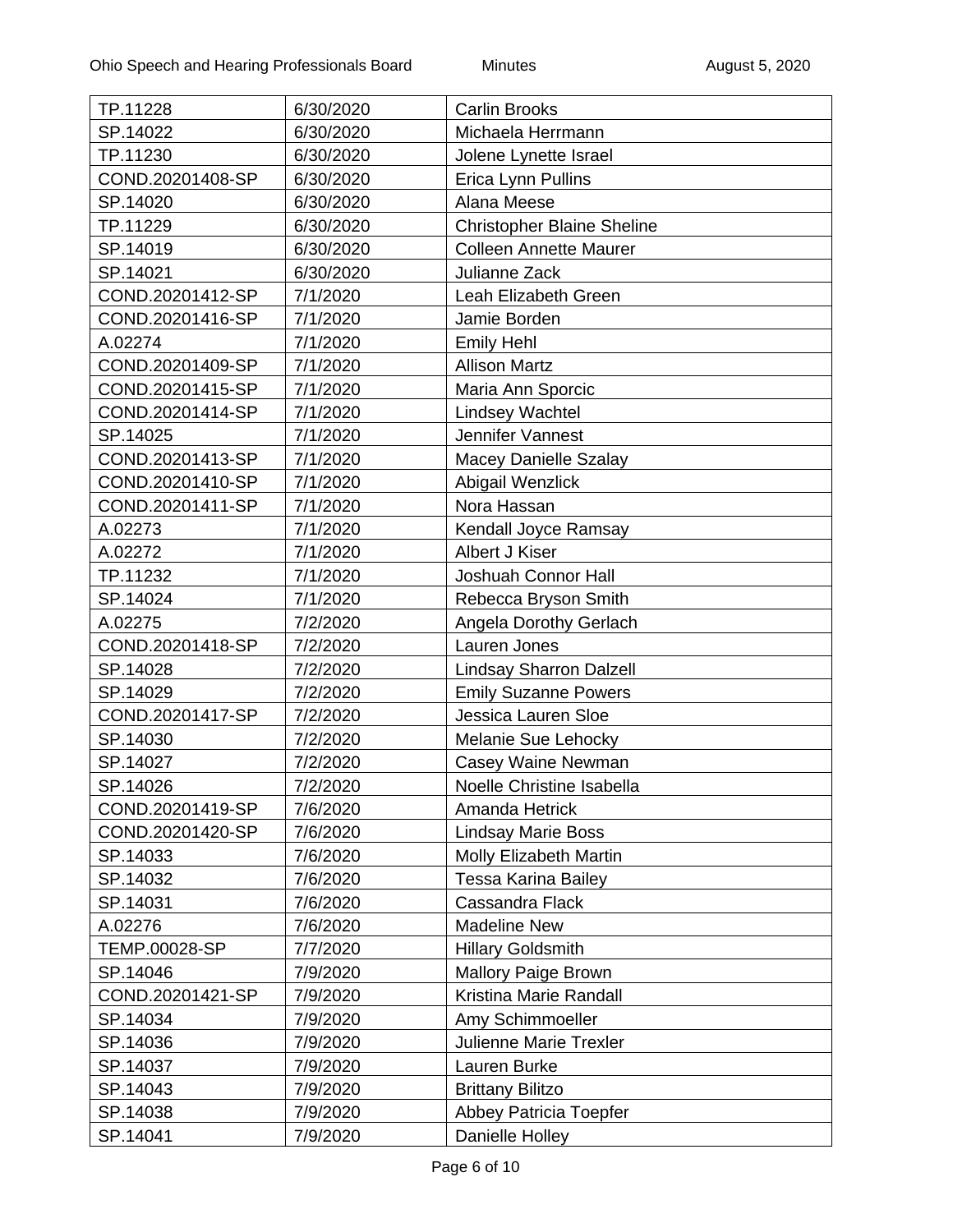| SP.14039         | 7/9/2020  | Kaitlyn Sallach                 |
|------------------|-----------|---------------------------------|
| SP.14044         | 7/9/2020  | Anumitha Venkatraman            |
| SP.14047         | 7/9/2020  | Leah Benjamin                   |
| SP.14035         | 7/9/2020  | Kourtney Marie Stranzin         |
| SP.14040         | 7/9/2020  | Devon Marie DeLorge             |
| SP.14042         | 7/9/2020  | Jessica Lynn Ramey              |
| SP.14045         | 7/9/2020  | Rachel M Bohrer                 |
| SP.14048         | 7/10/2020 | Lauren Ozuah                    |
| SP.14051         | 7/10/2020 | Amanda G Tomlinson              |
| COND.20201422-SP | 7/10/2020 | McKenzie Gabriela Witzke        |
| COND.20201424-SP | 7/10/2020 | Olivia Suzanne Crawford         |
| SP.14050         | 7/10/2020 | <b>Megan Elizabeth Phillips</b> |
| SP.14049         | 7/10/2020 | Mikaela Marie Perrino           |
| COND.20201423-SP | 7/10/2020 | Raegan Lee Hanna                |
| SP.14052         | 7/10/2020 | Katie Lyn Whyte                 |
| COND.20201425-SP | 7/10/2020 | Lauren Sebusch                  |
| SP.14054         | 7/13/2020 | Kelly Anne Tanner               |
| SP.14059         | 7/13/2020 | Andrea Dean                     |
| SP.14053         | 7/13/2020 | Paige Erin Martinski            |
| SP.14057         | 7/13/2020 | Maleah Kaye Ferriman            |
| SP.14060         | 7/13/2020 | Jenna Rose Vincent              |
| SP.14055         | 7/13/2020 | Kathryn Elizabeth Osborne       |
| SP.14058         | 7/13/2020 | Alyse Kathleen Bachmann         |
| SP.14056         | 7/13/2020 | Renee Ann Seltzer               |
| SP.14064         | 7/14/2020 | Mariah Breanne Eberhart         |
| SP.14061         | 7/14/2020 | <b>Elizabeth Marie Connolly</b> |
| SP.14062         | 7/14/2020 | Jennifer Joice Spiegel          |
| SP.14063         | 7/14/2020 | Kelly Ann Berning               |
| COND.20191197-SP | 7/14/2020 | Mariah Breanne Eberhart         |
| A.02277          | 7/15/2020 | Julia Slifko                    |
| IL.03426         | 7/15/2020 | Shauna Hornish                  |
| SP.14066         | 7/15/2020 | Hannah Morgan Liming            |
| SP.14065         | 7/15/2020 | Deborah Phyllis Heideloff       |
| COND.20201431-SP | 7/17/2020 | Makaela Lee Somma               |
| TEMP.00029-SP    | 7/17/2020 | <b>Patrick Griggs</b>           |
| TEMP.00030-SP    | 7/17/2020 | Amanda J Carbonari              |
| COND.20201427-SP | 7/17/2020 | Elizabeth Grace Dzwierzynski    |
| COND.20201429-SP | 7/17/2020 | <b>Christy Danielle Miller</b>  |
| COND.20201426-SP | 7/17/2020 | Maysie Malloy Walker            |
| IL.03427         | 7/17/2020 | <b>Patrick Charles Quane</b>    |
| COND.20201430-SP | 7/17/2020 | Nardine Taleb                   |
| COND.20201428-SP | 7/17/2020 | <b>Emily Todoroff</b>           |
| COND.20201432-SP | 7/20/2020 | Paige Desaraeh Dunlap           |
| SP.14073         | 7/20/2020 | <b>Emily Abreu</b>              |
| SP.14070         | 7/20/2020 | Taylor Jade Kreidler            |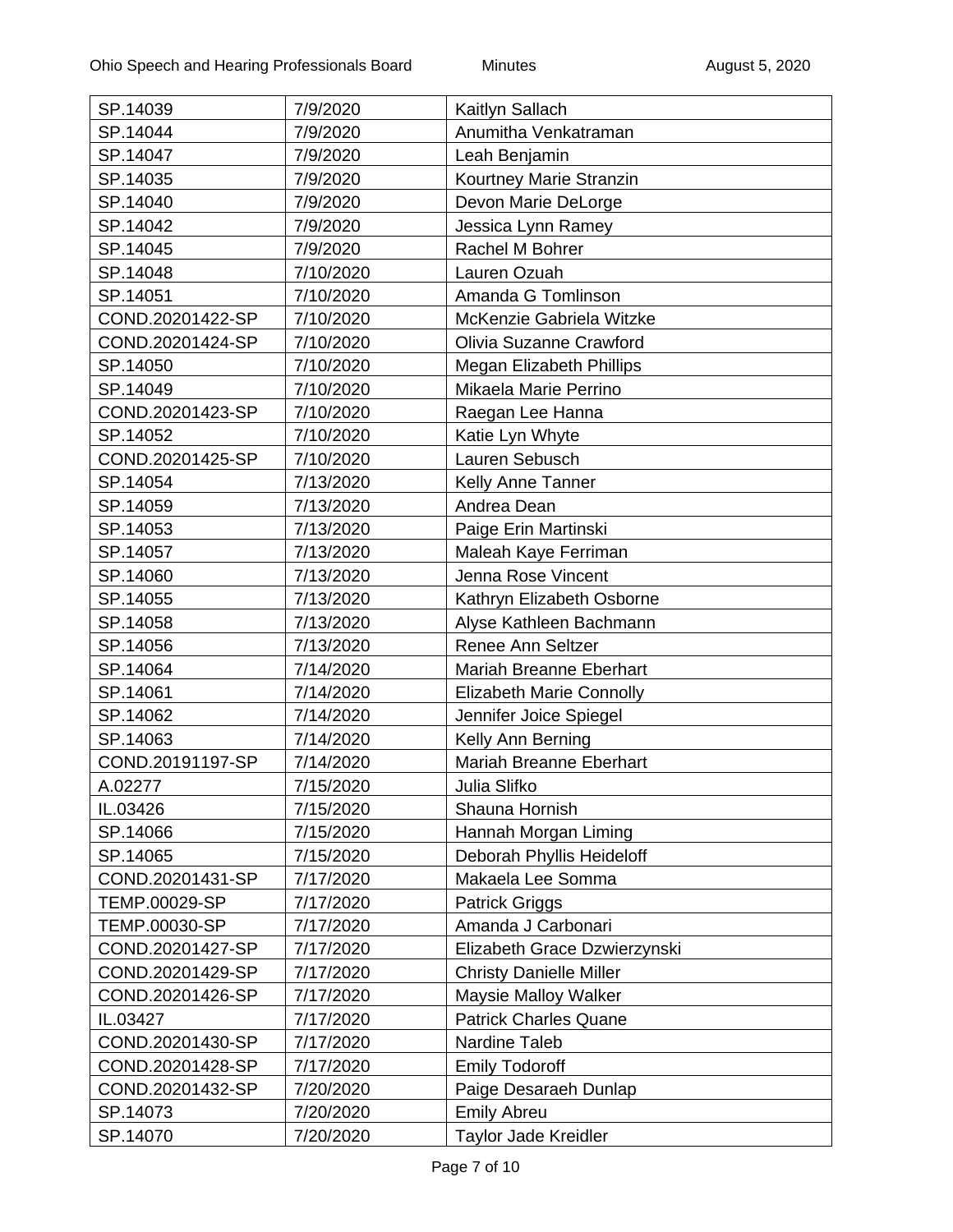| SP.14069         | 7/20/2020 | Kallie A Renfus                |
|------------------|-----------|--------------------------------|
| SP.14068         | 7/20/2020 | <b>Claire Elizabeth Slavik</b> |
| SP.14075         | 7/20/2020 | Kayla Turonis                  |
| SP.14071         | 7/20/2020 | Jessica Ellis-Alvarez          |
| SP.14074         | 7/20/2020 | Alissa Mazzocchi               |
| SP.14072         | 7/20/2020 | Emily Khristya Brinkman        |
| SP.14067         | 7/20/2020 | Alyssa Marie Kaleel            |
| SP.14076         | 7/21/2020 | Michelle Borgerding            |
| SP.14079         | 7/21/2020 | Lydia Gatchell                 |
| SP.14077         | 7/21/2020 | Anna Teresa Sarra              |
| SP.14078         | 7/21/2020 | <b>Michelle Marian Pickett</b> |
| COND.20201433-SP | 7/23/2020 | Danielle Nicole Dindia         |
| COND.20201434-SP | 7/23/2020 | <b>Holli Sottile</b>           |
| A.02278          | 7/23/2020 | <b>Matthew Barte</b>           |
| IL.03428         | 7/24/2020 | Angelina Rose Bobish           |
| COND.20201435-SP | 7/24/2020 | Bethany Joan Frick             |
| COND.20201436-SP | 7/24/2020 | Molly J Manning                |
| SP.14082         | 7/24/2020 | <b>Olivia Anne Watts</b>       |
| SP.14081         | 7/24/2020 | Danielle M Telfer              |
| SP.14080         | 7/24/2020 | Lisa Elaine Snyder             |
| COND.20201437-SP | 7/24/2020 | Emma Catherine Jacky           |
| SP.14084         | 7/27/2020 | <b>Lindsey Marie Mosier</b>    |
| SP.14085         | 7/27/2020 | Alexa Krusenklaus              |
| SP.14086         | 7/27/2020 | Katlyn R Hulit                 |
| SP.14083         | 7/27/2020 | Makenzie Wronkovich            |
| SP.14087         | 7/27/2020 | Carolyn Marie Buisson          |
| SP.14088         | 7/27/2020 | Katherine Melchioris           |
| SP.14089         | 7/28/2020 | Jordan Corso                   |
| SP.14090         | 7/28/2020 | Amy Schlenker                  |
| SP.14091         | 7/28/2020 | <b>Taylor Hawthorne</b>        |

#### **Audiology Aides**

None

# **Speech-Language Pathology Aides**

None

**Licensure Applications**

None

#### **Special Applications**

None

# **LICENSING SUMMARY**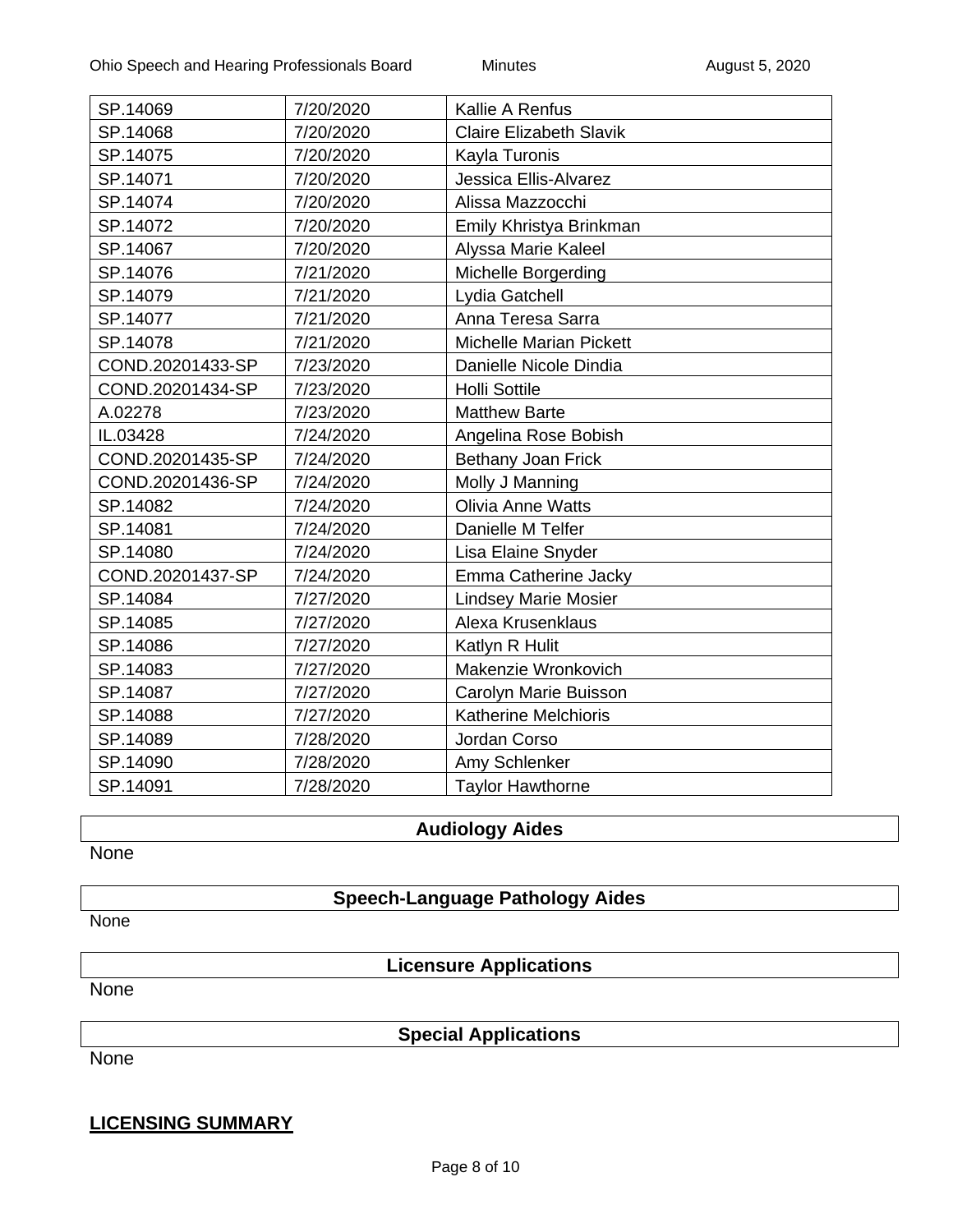| Audiology                             | 1,094 |  |
|---------------------------------------|-------|--|
| <b>Audiology Aide</b>                 | 89    |  |
| Conditional Speech-Language Pathology | 327   |  |
| Dual - Audiology and Speech-Language  | 33    |  |
| <b>Hearing Aid Dealers</b>            | 232   |  |
| <b>Hearing Aid Satellites</b>         | 386   |  |
| <b>Hearing Aid Fitters</b>            | 466   |  |
| <b>Inactive Audiology</b>             | 54    |  |
| Inactive Speech-Language Pathology    | 295   |  |
| Speech-Language Pathology             | 7,983 |  |
| Speech-Language Pathology Aide        | 5     |  |
| <b>Trainee Permit Holders</b>         | 51    |  |

# **TOTAL 11,015**

# **BOARD BUSINESS**

A. Approval of Expenditures

The Board reviewed an expenditure to Turning Technologies for renewal of a two-year subscription to continue using interactive devices and software for presentations. The Board noted that the interactive devices were used extensively during the previous subscription period at presentations with licensees, university graduate students, conferences, etc., and received positive feedback. Mr. Thornton reported that the subscription rate was significantly lower than what was initially quoted last year. The Board determined that the subscription supports a mission critical function.

#### **Motion #6**

Dr. Prakup moved to ratify the Board's expenditure to Turning Technologies in the amount of \$1,000 to renew a two-year subscription for interactive devices and software. Mr. Pratt seconded the motion. The motion passed unanimously.

# **CORRESPONDENCE**

There was no correspondence.

# **OPEN FORUM FOR PUBLIC AND PROFESSIONAL ORGANIZATIONS**

There were no members from the public or professional organizations.

#### **MEMBER CONCERNS**

Mr. Starner recommended that information be included in the next eNewsletter about safe practice protocols for hearing test procedures due to COVID-19. Dr. Spangler noted concerns regarding the type of masks being required in the school setting to meet the needs of children who are hard of hearing. She agreed to prepare an article for the next eNewsletter to help raise awareness about this issue.